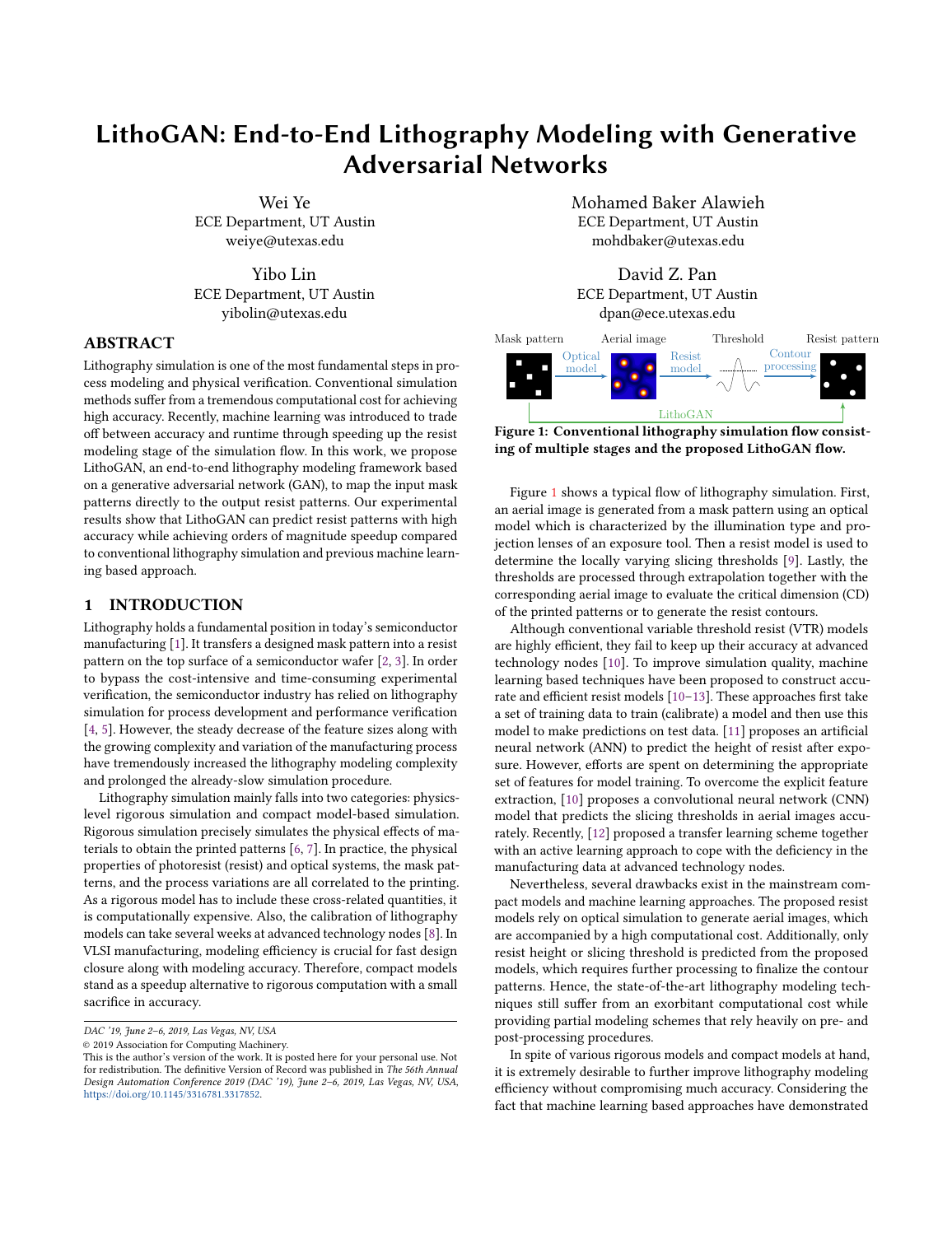superior efficacy in a particular stage during lithography modeling, a natural question then arises: is it possible to build an end-to-end lithography model with machine learning techniques? Toward this goal, we propose LithoGAN, a novel lithography modeling framework based on conditional generative adversarial network (CGAN) that has demonstrated tremendous success in computer vision over the past few years [14–18]. CGAN manifests itself among numerous generative models with an inherent capability to perform image translation tasks such as image colorization and background masking, where an image in one domain is mapped to a corresponding image in another domain. In addition, CGAN has been adopted for optical proximity correction (OPC) enhancement in IC manufacturing [19].

Our proposed LithoGAN framework is the first complete endto-end lithography modeling approach mapping the mask pattern at one end to the resist pattern at the other. This approach builds on a CGAN to translate an image from the layout to the resist shape. It turns out that this translation can achieve high accuracy in predicting the shape and size of the resist pattern. Moreover, to further boost the performance of the CGAN, LithoGAN integrates a CNN that can predict the pattern center to help with localization. The major contributions of this paper are highlighted as follows.

- The end-to-end lithography modeling problem is formulated as an image translation task, which maps mask patterns to resist patterns directly without running optical or resist simulation.
- The proposed framework is based on a conditional generative adversarial network, paired with a convolutional neural network to achieve both high accuracy and efficiency.
- Our framework can achieve ∼1800× runtime reduction compared to rigorous simulation and ∼190× compared to previous approaches with machine learning based threshold prediction [10, 12].
- Experimental results demonstrate our framework achieves comparable accuracy to the state-of-the-art work [12] which requires optical simulation and contour processing.

The rest of this paper is organized as follows. Section 2 reviews the basic concepts and gives the problem formulation. Section 3 provides a detailed explanation of the proposed LithoGAN framework. Section 4 demonstrates the effectiveness of our approaches with comprehensive results, followed by the conclusion in Section 5.

## 2 PRELIMINARIES

An accurate end-to-end lithography model should produce patterns consistent with the manufactured (golden) ones. In order to evaluate the accuracy of a model, evaluation metrics are required to quantify the critical mismatches. Edge placement error (EPE) is a commonly used metric in lithography to characterize pattern fidelity [2, 20]. Technically, EPE measures the Manhattan distances between the printed resist contours and the intended mask patterns at given measurement points. However, our focus is to measure the performance of the proposed LithoGAN framework where we expect a well-trained model to produce contours similar to the golden contours. In other words, the objective is not to optimize EPE, but rather to mimic the golden contours obtained from rigorous simulation. Hence, we propose a new measure, denoted as edge displacement error, which is tailored to our problem.

Definition 1 (Edge Displacement Error, EDE). Given the bounding boxes of the golden and predicted contours respectively, the edge displacement error for a given edge in the bounding box is defined as the distance between the golden edge and the predicted one.



Figure 2: An illustration of the EDE evaluation metric.

The definition of EDE is very similar to EPE, except that EDE is defined between two contours, while EPE is defined between a contour and a design target. Figure 2 illustrates how EDE measures the edge distance between the model predicted contour and the golden lithography contour. However, this measure is not effective in capturing the details of the mismatch between the two contours. While evaluating the quality of the contours is still an open problem, we introduce additional metrics to provide a comprehensive evaluation. Considering that the essence of the LithoGAN task is to predict the color of each pixel in a monochrome image, we adopt the metrics commonly used in computer vision tasks such as semantic segmentation [21].

In this work, three metrics are used to evaluate the quality of the synthesized image besides the EDE metric. For the generality of the terminology, we use class  $i$  to represent color  $i$  of a pixel in the following discussions. Let  $p_{i,j}$  be the number of pixels of class *i* predicted to belong to class *j*, where *i*, *j* ∈ {0, 1}. Let  $t_i = \sum_j p_{i,j}$  be the total number of pixels of class *i* be the total number of pixels of class i.

Definition 2 (Pixel Accuracy). Pixel accuracy is defined as the percentage of pixels in the image which are correctly classified,  $(\sum_i p_{i,i})/(\sum_i t_i).$ 

Definition 3 (Class Accuracy). Class accuracy is defined as the average percentage of pixels in the image which are correctly classified for each class,  $\frac{1}{2} \sum_i (p_{i,i}/t_i)$ .

Definition 4 (Mean IoU). Intersection over union (IoU) measures the number of pixels present in both the golden and predicted patterns (intersection) divided by the number of all pixels present in either of them (union). Mean IoU is an average of the IoU scores for all classes,  $\frac{1}{2} \sum_i (\rho_{i,i}/(t_i - \rho_{i,i} + \sum_j \rho_{j,i})).$ 

The proposed lithography modeling framework first builds a CGAN model using a set of layout clip pairs, where each pair includes a mask pattern and a resist pattern of the center contact as shown in Figure  $3(a)$  and Figure  $3(b)$  respectively. We define the CGAN-based end-to-end lithography modeling problem as follows.

Problem 1 (End-to-End Lithography Modeling). Given a dataset containing the pairs of mask patterns and corresponding resist patterns of center contacts, the objective of end-to-end lithography modeling is to train a model that can accurately predict the resist pattern of the center contact based on a given mask pattern.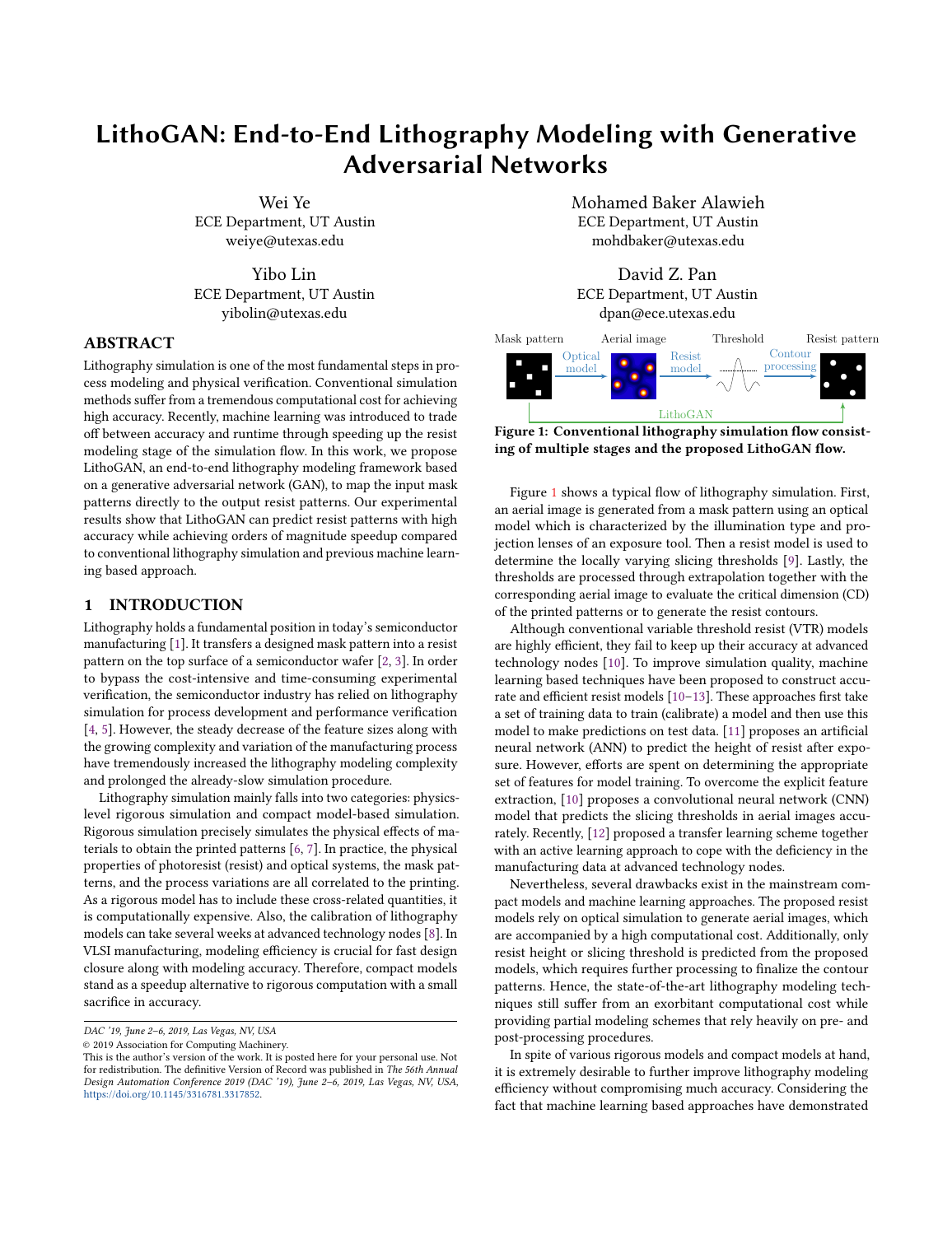

Figure 3: (a) Mask pattern and (b) resist pattern of target contact. Green rectangle denotes the center contact after OPC; red rectangles represent other contacts after OPC; blue rectangles denote the SRAFs.

## 3 LITHOGAN FRAMEWORK

## 3.1 Data Preparation

For training the proposed framework, a dataset consisting of paired images corresponding to mask patterns and resist patterns is needed. Proper resolution enhancement techniques (RETs) such as subresolution assist feature (SRAF) generation and OPC have been applied to the original input mask clips of size  $2 \times 2 \mu$ m. Towards a better localization around the target contact, these clips are then cropped to  $1 \times 1$  µm such that, in each clip, the target contact is located exactly at the center of the clip.

The obtained clips are converted to RGB images of size  $256 \times 256$ pixels where the target contact of interest is encoded into the green channel, neighboring contacts are encoded into the red channel, and SRAFs are encoded into the blue channel. This coloring scheme, demonstrated by the example in Figure  $3(a)$ , maps the different types of objects to different colors to help the model discriminate these objects during the learning and inference processes. On the other hand, the target contact is designed to be  $60 \times 60$  nm; hence, we use the window size  $128 \times 128$  nm to crop the golden resist pattern of the target contact. Although synthesizing a  $128 \times 128$  image might be enough for generating the pattern, the cost of misprediction could be high. For example, mispredicting 1 pixel may result in 1 nm error to the contour, hence, imposing an extremely high requirement to the model. Therefore, we scale the  $128 \times 128$  nm clip to a monochrome image of size  $256 \times 256$  pixels as in Figure  $3(b)$ such that error from mispredicting 1 pixel is around <sup>0</sup>.5 nm. Further improvement to the accuracy is possible by scaling the clip to larger images, but it may cause additional overhead in the modeling effort.

#### 3.2 CGAN Architecture Design

GANs are deep neural networks that use a training dataset to learn the distribution of the input, typically images, and generate new images from the learned distribution. At the highest level, GANs consist of two networks that compete with each other: a generator and a discriminator  $[14]$ . The generator G generates fake samples to fool the discriminator, while the adversarially trained discriminator D distinguishes between real images and fake images generated by the generator. The competition throughout the training process drives both to improve: the discriminator guides the generator on what images to create, while also improving itself by learning what distinguishes real images from the fake ones from the generator.

At the end of the training process, the generator learns the distribution of the training data and is eventually able to generate

real-looking images. On the other hand, it is hard for the discriminator to distinguish between training set images and generated images. After the GAN model converges, the role of the discriminator is over, and the main interest is in the generator who is now able to generate high-quality images. In this way, a GAN learns a generative model that maps a random noise vector z to output image  $\widehat{\mathbf{y}}$ :  $\widehat{\mathbf{y}} = G(\mathbf{z})$ .

Unlike the aforementioned unconditional GAN, the goal of a CGAN is to learn how to generate fake samples with a specific condition or characteristics rather than a generic sample purely based on random noise [15]. Specifically, for image translation tasks, both the generator and discriminator observe another input image y. CGAN requires the generated image  $G(x, z)$  to not only fool the discriminator but also to be close to the ground truth output corresponding to the particular input image. Hence, in this work, we adopt this image translation idea proposed in [16].



Figure 4: CGAN for lithography modeling.

Figure 4 shows the training process of our proposed lithography modeling CGAN. x represents the mask pattern image after SRAF insertion and OPC, and y represents the golden resist pattern of the target contact given by lithography simulation. The generator generates a fake resist pattern  $G(x, z)$  when fed with the input mask pattern x. The discriminator is responsible for classifying this image pair  $(x, G(x, z))$  as fake, and meanwhile, it needs to predict the image pair  $(x, y)$  as real. Here "real" means that y is the output image corresponding to input x. In other words, the target contact in x after resist development will become y.

The discriminator outputs a value  $D(x, y)$  indicating the chance that  $(x, y)$  is a real pair. As demonstrated in Figure 4, the objective of the discriminator is to maximize the chance of recognizing the image pair  $(x, y)$  as real and the image pair  $(x, G(x, z))$  as fake. Mathematically, the objective function of  $D$  is given by  $[14]$ 

$$
\max_{D} \mathbb{E}_{\mathbf{x},\mathbf{y}}[\log D(\mathbf{x}, \mathbf{y})] + \mathbb{E}_{\mathbf{x},\mathbf{z}}[\log(1 - D(\mathbf{x}, G(\mathbf{x}, \mathbf{z})))]. \tag{1}
$$

On the generator side, the objective is to generate images with the highest possible value of  $D(x, G(x, z))$  to fool the discriminator. Besides, the generator wishes that the generated image  $G(x, z)$  is close to the ground truth y. The objective of  $G$  is defined as [15, 16]

$$
\min_{G} \ \mathbb{E}_{\mathbf{x},\mathbf{z}}[\log(1-D(\mathbf{x},G(\mathbf{x},\mathbf{z})))] + \quad \mathbb{E}_{\mathbf{x},\mathbf{y},\mathbf{z}}[\|\mathbf{y}-G(\mathbf{x},\mathbf{z})\|_1], \tag{2}
$$

where  $\ell_1$  norm is used to quantify the pixel-wise difference between the generated image and the ground truth. In practice, it has been shown that  $\ell_1$  norm encourages less blurring when compared to  $\ell_2$ norm [16]. Combining Equation (1) and Equation (2), we have the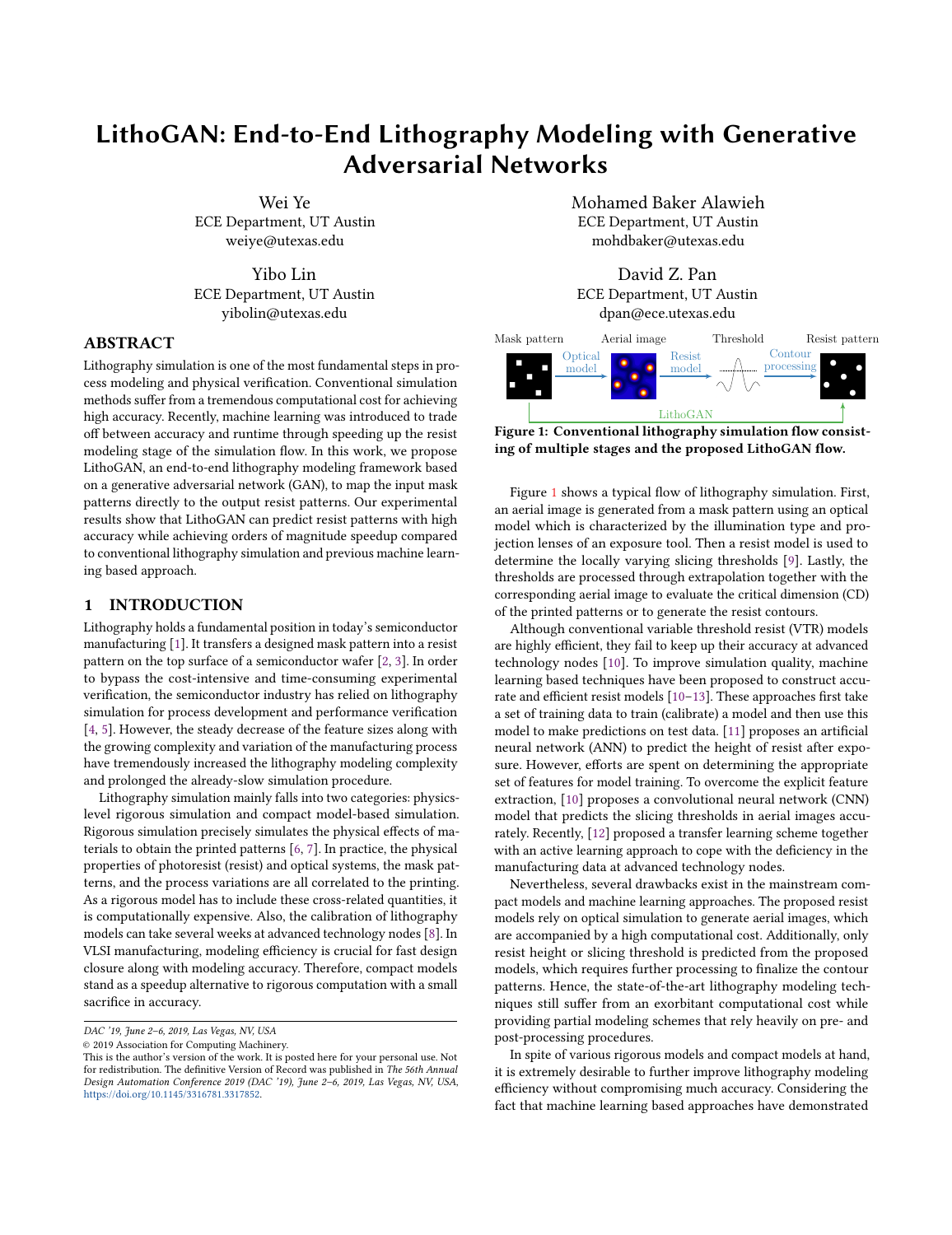following objective function for CGAN,

$$
\min_{G} \max_{D} \mathbb{E}_{\mathbf{x},\mathbf{y}}[\log D(\mathbf{x}, \mathbf{y})] + \mathbb{E}_{\mathbf{x},\mathbf{z}}[\log(1 - D(\mathbf{x}, G(\mathbf{x}, \mathbf{z})))]
$$
\n
$$
+ \cdot \mathbb{E}_{\mathbf{x},\mathbf{y},\mathbf{z}}[\|\mathbf{y} - G(\mathbf{x}, \mathbf{z})\|_{1}].
$$
\n(3)

The details of the CGAN architecture are summarized in Table 1. The problem that we consider maps a high-resolution input (256  $\times$  256) to a high-resolution output (256  $\times$  256), and a common approach to design such a generator is the use of an encoderdecoder network [14–16, 22]. The encoder passes the input through a series of layers that progressively downsample the input until a bottleneck layer; then the decoder reverses the process by progressively upsampling. In Table 1, column "Filter" gives the size and stride of the filter. All convolutional (Conv) and deconvolutional (Deconv) layers have  $5 \times 5$  filters with a stride of 2. Batch normalization (BN) [23] is selectively applied on certain convolutional layers. The encoder uses leaky ReLU (LReLU) as the activation function, whereas the decoder uses ReLU. The discriminator is a convolutional neural network that performs classification to distinguish between the real image pairs and fake image pairs.

The standard approach to train GANs alternates between one step of optimizing  $D$  and one step of optimizing  $G$  [14]. In this way, we train both the generator and the discriminator to improve simultaneously, thus avoiding the case where one network is significantly more mature than the other. Here we use mini-batch stochastic gradient descent (SGD) for gradient update and apply the Adam solver [24] during the training stage.

### 3.3 LithoGAN

CGAN has demonstrated proven success in image generation tasks [15, 16] where generated images follow the distribution of the training data conditioned on the input images. However, for traditional computer vision tasks, locations of the objects in the generated image are not a major concern. For example, when trained to generate car images, the output of the GAN is judged upon based on the quality of an image as seen by a human while neglecting the exact location of the car in the image. However, for the lithography modeling task, the center of the generated resist pattern is as important as the shape of the pattern. Here the center refers to the center of the bounding box enclosing the resist pattern. In fact, we are interested in predicting a resist pattern which is accurate in both the shape and center.

With these two objectives in mind, and based on our experiments shown in Section 4, it is evident that CGAN falls short of predicting the correct center location of the resist pattern while demonstrating excellent results predicting the shape of the pattern. Hence, we propose a dual learning framework, referred to as LithoGAN, which splits the modeling task into two objectives:

- Resist shape modeling: a CGAN model is used to predict the shape of the resist pattern while neglecting the center;
- Resist center prediction: a CNN model is used to predict the center location of the resist pattern.

The application of the proposed LithoGAN framework is illustrated in Figure 5 where two data paths are shown. In the first path, a trained CGAN model is utilized to predict the shape of the resist pattern. During training, the golden pattern is re-centered at the center of the image, and the coordinates of the original center are saved for CNN training. In other words, the model is trained to



Figure 5: The proposed LithoGAN Framework.

predict resist patterns that are always centered at the center of the images. On the other hand, the second path is composed of a CNN trained to predict the center of the resist pattern based on the mask image. The CNN architecture for the resist center prediction task is shown in Table 2, where max-pooling (P) with filter size  $2 \times 2$  and stride 2 is applied after each convolutional layer.

In such a way, the shape and the center of the resist pattern are predicted separately. They are combined in the last step before output. As shown in Figure 5, the image generated by CGAN is adjusted by recentering the resist shape based on center the coordinates predicted from the CNN. The resulting adjusted image is the final output of the LithoGAN framework.

## 4 EXPERIMENTAL RESULTS

The proposed framework for lithography modeling is implemented in Python with the TensorFlow library [25] and validated on a Linux server with 3.3GHz Intel i9 CPU and Nvidia TITAN Xp GPU. The experiments are performed on two benchmarks obtained from [12], where 982 and 979 mask clips are generated at 10nm technology node (N10) and 7nm node (N7) respectively. [12] performed SRAF insertion and OPC using Mentor Calibre [26], and then ran rigorous simulation to generate resist patterns using Synopsys Sentaurus Lithography [27] calibrated from manufactured data. In this work, the resist patterns generated by rigorous simulation are considered as the golden results. To guarantee highly accurate resist patterns, the pattern corresponding to the center contact in a clip is the only one adopted after each simulation. In other words, obtaining the golden resist pattern for each contact in a mask layout requires one rigorous simulation [28], and similarly, predicting this pattern using LithoGAN requires one model evaluation.

Each data sample for model training is a pair of the mask pattern image and the resist pattern image created using the color encoding scheme presented in Section 3.1. We randomly sample 75% of the data for training different models for N10 and N7 respectively, and the remaining 25% clips are for testing. In our experiments, we set the batch size to 4 and the number of maximum training epochs to 80. The weight parameter in Equation (3) is set to 100. The learning rate and the momentum parameters in the Adam optimizer are set to <sup>0</sup>.<sup>0002</sup> and (0.5, <sup>0</sup>.999). The training time for each of CGAN and LithoGAN is around 2 hours. Note that we train the CGAN and LithoGAN models five times each with different random seeds to eliminate random performance variation. The results reported in this section are the average of the five runs.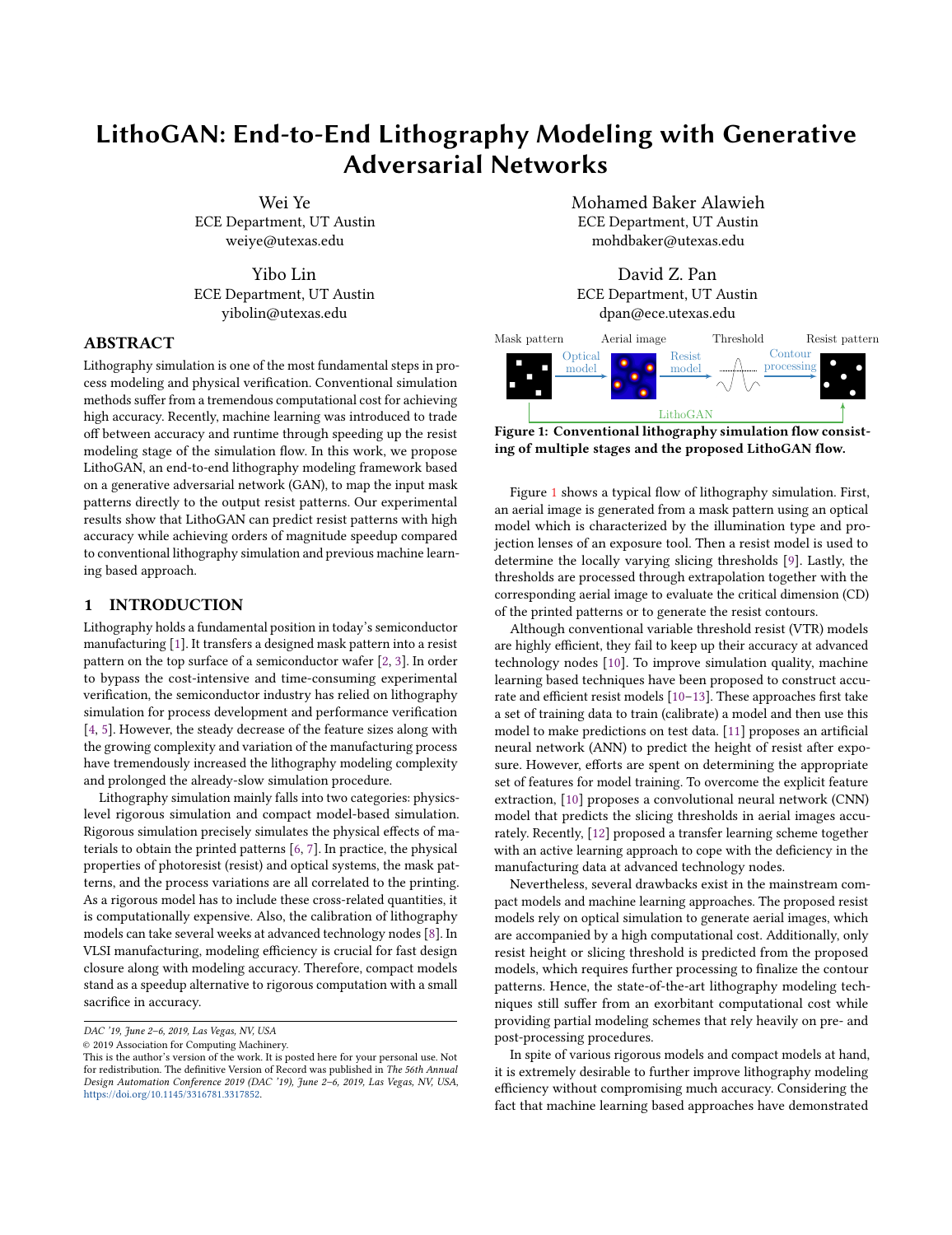Table 1: The CGAN architecture.

| <b>Generator Encoder</b> |                          |                         | <b>Generator Decoder</b> |              |                     | <b>Discriminator</b> |                          |             |
|--------------------------|--------------------------|-------------------------|--------------------------|--------------|---------------------|----------------------|--------------------------|-------------|
| Laver                    | Filter                   | Output Size             | Laver                    | Filter       | Output Size         | Laver                | Filter                   | Output Size |
| Input                    | $\overline{\phantom{a}}$ | 256×256×3               | Deconv-BN-LReLU          | $5\times5.2$ | $2\times2\times512$ | Input                | $\overline{\phantom{a}}$ | 256×256×6   |
| Conv-ReLU                | $5\times5.2$             | 128×128×64              | Dropout                  | -            | $2\times2\times512$ | Conv-LReLU           | $5\times5.2$             | 128×128×64  |
| Conv-BN-ReLU             | $5\times5.2$             | 64×64×128               | Deconv-BN-LReLU          | $5\times5.2$ | $4\times4\times512$ | Conv-BN-LReLU        | $5\times5.2$             | 64×64×128   |
| Conv-BN-ReLU             | $5\times5.2$             | 32×32×256               | Dropout                  | -            | $4\times4\times512$ | Conv-BN-LReLU        | $5\times5.2$             | 32×32×256   |
| Conv-BN-ReLU             | $5\times5.2$             | 16×16×512               | Deconv-BN-LReLU          | $5\times5.2$ | $8\times8\times512$ | Conv-BN-LReLU        | $5\times5.1$             | 16×16×512   |
| Conv-BN-ReLU             | $5\times5.2$             | $8\times8\times512$     | Deconv-BN-LReLU          | $5\times5.2$ | 16×16×512           | FC.                  | ۰                        |             |
| Conv-BN-ReLU             | $5\times5.2$             | $4\times4\times512$     | Deconv-BN-LReLU          | $5\times5.2$ | 32×32×256           |                      |                          |             |
| Conv-BN-ReLU             | $5\times5.2$             | $2\times2\times512$     | Deconv-BN-LReLU          | $5\times5.2$ | 64×64×128           |                      |                          |             |
| Conv-BN-ReLU             | $5\times5.2$             | $1 \times 1 \times 512$ | Deconv-BN-LReLU          | $5\times5.2$ | 128×128×64          |                      |                          |             |
|                          |                          |                         | Deconv-LReLU             | $5\times5.2$ | 256×256×3           |                      |                          |             |
|                          |                          |                         |                          |              |                     |                      |                          |             |

Table 2: The CNN architecture.

| Layer          | Filter       | Output Size        |  |
|----------------|--------------|--------------------|--|
| Input          |              | 256×256×3          |  |
| Conv-ReLU-BN-P | $7\times7.1$ | 128×128×32         |  |
| Conv-ReLU-BN-P | $3\times3,1$ | 64×64×64           |  |
| Conv-ReLU-BN-P | $3\times3.1$ | 32×32×64           |  |
| Conv-ReLU-BN-P | $3\times3,1$ | 16×16×64           |  |
| Conv-ReLU-BN-P | $3\times3.1$ | $8\times8\times64$ |  |
| FC.            |              | 64                 |  |
| ReLU+Dropout   |              | 64                 |  |
| FC             |              | $\mathfrak{D}$     |  |



Figure 6: (a) Mask pattern input (b) CGAN output and (c) LithoGAN output. Each row represents one clip example. The golden contour is outlined in black. The prediction pattern is filled with green and outlined in red.

### 4.1 CGAN vs. LithoGAN

To demonstrate the performance of both frameworks discussed in this work: (i) the proposed lithography modeling CGAN and (ii) the improved LithoGAN, we visualize their performance in Figure 6. The top two rows are for samples from the N10 dataset, and the bottom two rows are for samples from the N7 dataset. According to [12], there are three types of contact arrays in the dataset, and Figure 6 includes at least one sample from each type. One can clearly see that CGAN outputs a shape very close to the golden resist pattern but the resist center can be quite far from the golden center; whereas, LithoGAN predicts both the shape and the center accurately. By examining the histogram showing the distribution of EDE in Figure 7, one can notice that LithoGAN can achieve lower EDE values when compared to CGAN; hence, making it closer to the golden solution.

LithoGAN achieves better accuracy compared to CGAN with the assistance of the CNN which predicts the location of the resist shape center. The average Euclidean distance between the golden



Figure 7: EDE distributions for CGAN and LithoGAN.

location of the center and the predicted location on the test set is used to measure the CNN prediction error. The error values for N10 and N7 datasets are <sup>0</sup>.43 nm and <sup>0</sup>.37 nm respectively.

Figure 8 gives a visualization example of how resist pattern images generated by LithoGAN progressively become more real and closer to the golden results along the training process. Besides, the loss changes of the generator and discriminator are depicted in Figure 9. It shows that the model converges after 50 epochs and produces resist patterns of high quality.

## 4.2 Framework Validation

We first compare the accuracy of our proposed LithoGAN with the state-of-the-art work on lithography modeling [12]. The work [12] first runs the optical simulation with Mentor Calibre [26] on the mask pattern clips. Then it uses the trained CNN model to predict four thresholds for each clip and performs threshold processing to generate the final contours. Instead, the proposed CGAN and LithoGAN for direct lithography modeling only need the mask pattern clips as input and directly output the resist shapes.

Table 3 gives a detailed comparison among the three methods using the proposed metrics in Section 2, where the average results over all the test samples are reported. In this work, the goal is to mimic the results of the rigorous simulation; hence, these results are considered a reference and all metrics are computed with reference to them. In addition to the mean EDE error over all the test samples, we also report the standard deviation for their EDE values. By examining the results in Table 3, one can easily find that LithoGAN outperforms CGAN in all the metrics, and the detailed comparison has been shown in Section 4.1. Besides, although [12] achieves slightly better results, LithoGAN is still competent for lithography usage at advanced technology nodes. That is because the average error of the critical dimension obtained from LithoGAN, <sup>1</sup>.99 nm and <sup>1</sup>.65 nm for N10 and N7 respectively, fall within the acceptable range (10% of the half pitch for contacts) [10, 12].

Next, we demonstrate the runtime comparison in Table 4. It is reported in [12] that the rigorous simulation for both of the two